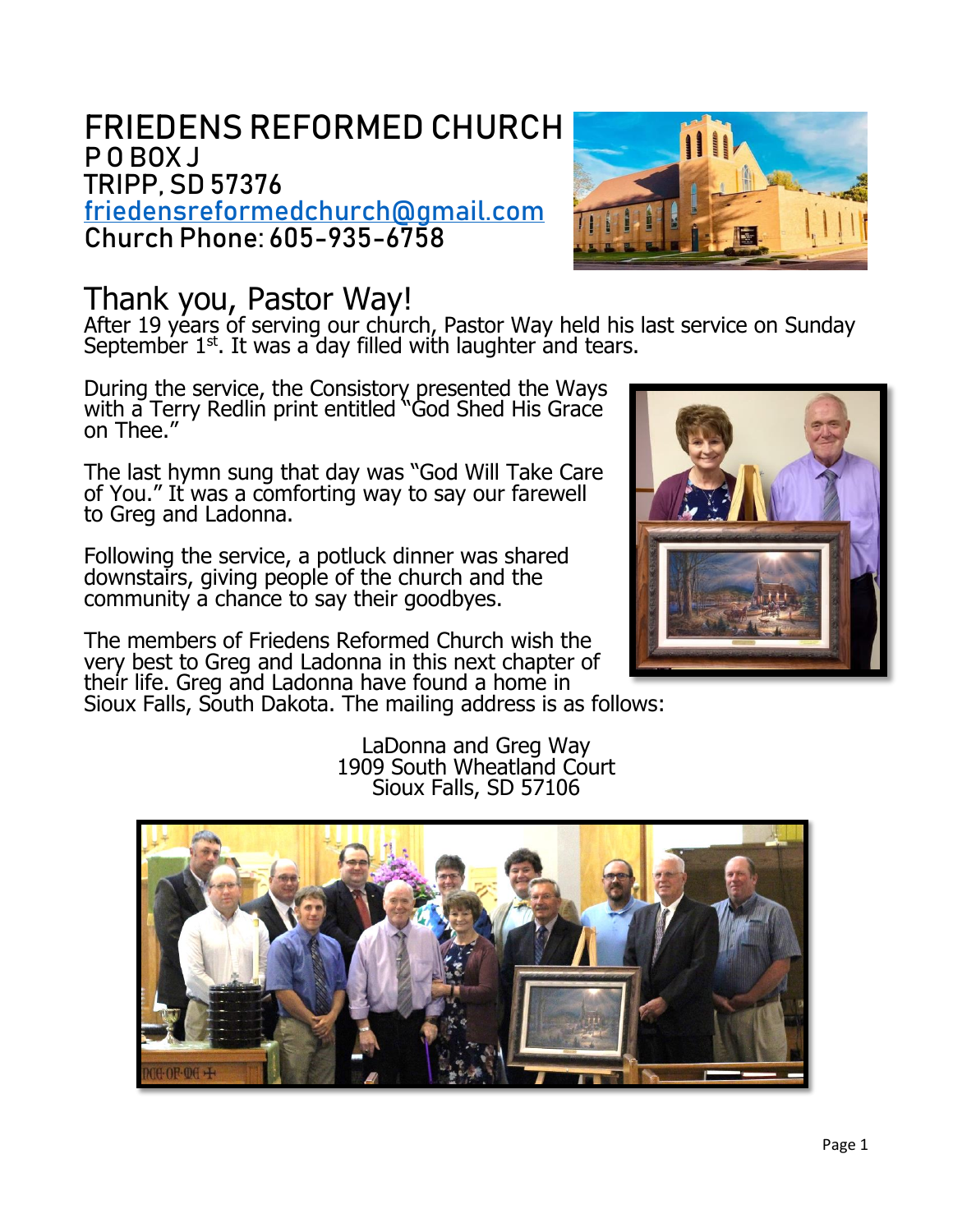#### FIND US ON THE WEB! The church has a website. The address is:

friedensreformedchurch.com

Check it out. Some parts of the website are still under construction with information continuously updated.



## REMEMBER IN YOUR PRAYERS:

Mother Nature seems to have her own plans for our area. It has been a difficult 2019 for many! Please pray for comfort for all who are affected.

Marcella Breitkreutz passed away on July 14, 2019. Her funeral was held at Friedens Reformed on July 17, 2019. Please keep her family in your prayers.

On August 3, 2019, Pastor Way conducted graveside services for Donna Brosz, who died on July 31. Donna's funeral service was at Salem<sup>2</sup> Zion Mennonite Church, rural Freeman. Our sympathies to her family.

#### WEDDING BELLS:

Tiffany Mehlhaff and Seth Horstman were united in marriage on June 29, 2019.

Laura Brown and Austin Bitterman exchanged wedding vows on July 13, 2019.

BEST WISHES IN THE NEXT CHAPTER OF THEIR LIVES.





Emma Dale Schroeder, born February 14, 2019, was baptized on August 18, 2019. Emma's parents are Rebecca Brown and Dudley Schroeder Jr. Emma joins big brother Dudley Schroeder III.

A love box was placed in the narthex for Gary Stoebner. Gary was diagnosed with liver

cancer in the spring of 2019. Please pray for continued healing and strength for Gary and Robin.



## SUNDAY SCHOOL and ADULT BIBLE STUDY BEGINS

September  $8<sup>th</sup>$  was the first day of Sunday School for the school year. Sunday School begins at 9:00. Teachers this year are Jennifer Gemar, Lori Dewald, Eileen Gall, Jody Schnabel, Amy Brown and Lennis Mehlhaff. Jeff Mehlhaff plays piano for special music. If anybody wants to teach or help with music, please contact Gary Schnabel.

The adults also have Bible study time. They meet down in the multi-purpose room every Sunday at 9:00. Kathleen Barton is their leader.

Christian Education Sunday was held on September 29<sup>th</sup>. The students, teachers, and Christian Education members served cookies and coffee after church.

### CONFIRMATION NEWS

With the start of a new school year, students in grades six through eight have begun confirmation classes. Our eighth grade class includes five students Morgan Gemar, Daniel Huether, Mason Reiner, Megan Reiner and Jaden VanPelt. They attend weekly classes with Pastor Mike Hecht of Salem Reformed Church in Menno. Confirmation Sunday at Friedens Reformed is planned for April<sup>'</sup> 26<sup>th</sup>.

Emily Dewald, Jacey Friman and Izzy Schmidt, the sixth and seventh graders, attend confirmation every Wednesday at Friedens with their teacher Amy Brown.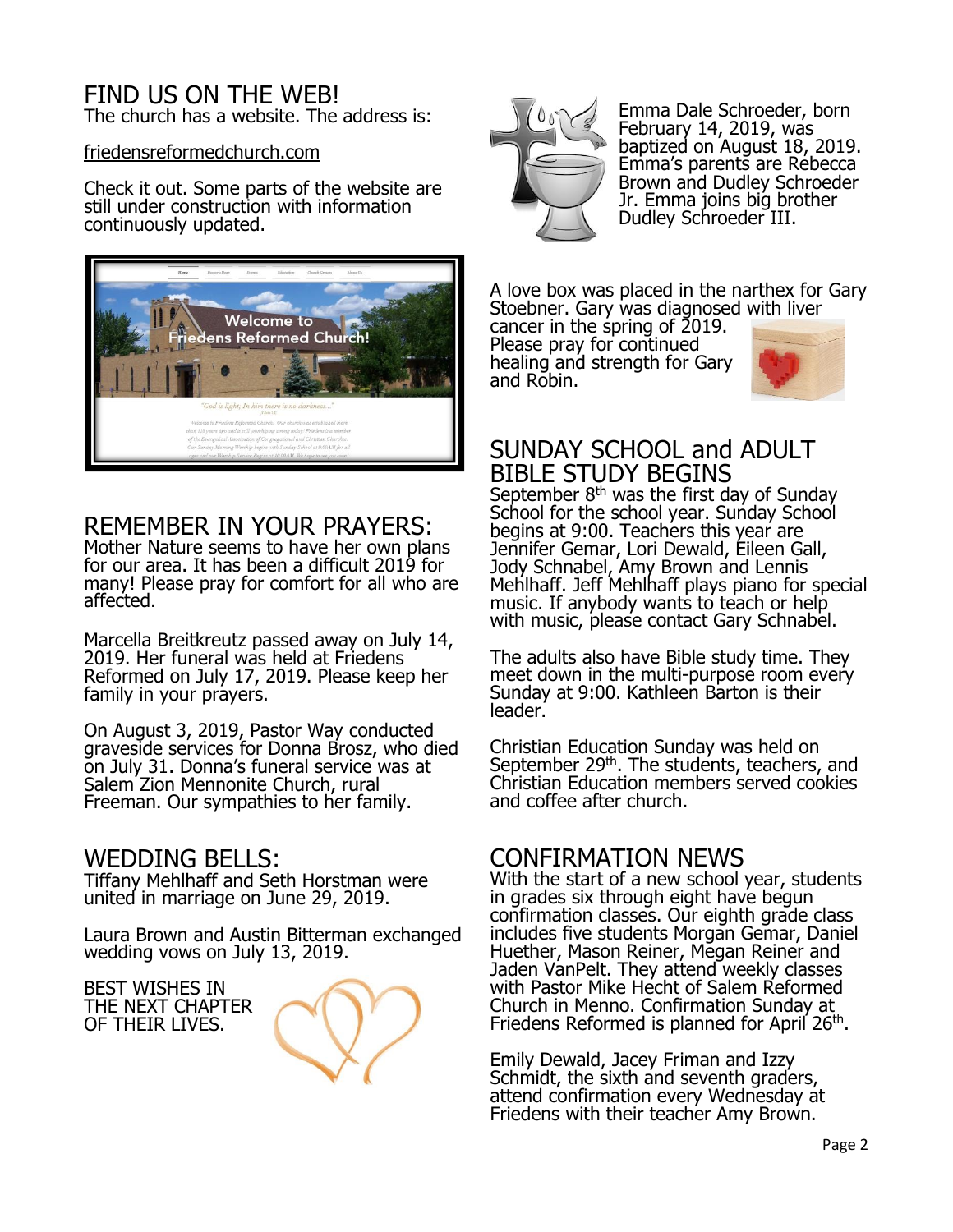# Women's Guild Updates

The Women's Guild hosted its 21st annual Potato Topper event on Sept. 11 at Friedens Church with more than 200 attending. We thank all who attended and extend a BIG thank you for all the donations of time and delicious food. We greatly appreciate it! The proceeds will be used to continue the mission work of the Guild within the church and other areas of need.

On Sept. 29, as is tradition, the Guild presented a Bible to each of our Sunday school third graders: Leah Dewald, Emily Mehlhaff, and Jacob Mehlhaff.



Next month the Guild will focus on the Samaritan's Purse Christmas Shoebox mission project. All information can be found in the church narthex. These shoebox gifts are sent to needy children in the US and other parts of the world who are experiencing poverty or natural disaster.

Our Friedens youth may already be considering attending a summer church-related camp for 2020! One of the Guild's missions is to make a contribution towards fees to help offset the cost of camperships. Parents/Youth leaders, please provide necessary information to the Guild by the end of April for the Guild's consideration.

We are also including in this newsletter a list of Friedens members who are currently in care facilities or are shut-ins. A greeting card, phone call, or a visit surely would brighten their day!

> Friedens' Nursing Home/Assisted Living Residents With Addresses and Birthdays

- 1. Esther Hieb Avera Sacred Heart Majestic Bluffs; 2111 W. 11th St.; Yankton, SD<br>57078 Birthday: July 27 Birthday: July 27
- 2. Edna Hoff Scotland Good Samaritan Center; 130 6th St.; Scotland, SD 57059 Birthday: March 2
- 3. Ruby Batterman David M. Dorsett Health Care-Memory Care Center; 1020 N. 10th St.; Spearfish, SD 57783 Birthday: March 13
- 4. Maydean Dewald Borman Manor; 501 N. 4thSt.; Parkston, SD 57366 Birthday: February 13
- 5. Gideon Schultz Sister James Health Care Facility, #122 Country; 2111 W. 11th St;<br>Yankton, SD 57078 Firthday: February 23 Birthday: February 23
- 6. Betty L. Meyer Trail Ridge, Ind.; 3408 W. Ralph Rogers Rd., Apt. #301; Sioux Falls, Birthday: August 4

### Friedens' Shut-ins

- 1. Jean Finck 103 W. Zeno St., Tripp, SD 57376
- 2. Elva Brosz P.O. Box 367, Tripp, SD 57376
- 3. Meta Herr P.O. Box 131, Tripp, SD 57376
- 4. Janelle Meisenhoelder 101 S. Carpenter St., Tripp, SD 57376
- 5. Violet Ehresmann P.O. Box 127, Tripp, SD 57376
- 6. Delores Winckler 2505 Capital #203, Yankton, SD 57078
- 7. Adeline Dewald P.O. Box 152, Tripp, SD 57376
- 8. Maynard Dewald P.O. Box 152, Tripp, SD 57376 9. Leroy Pietz – 41115 284th Street, Tripp, SD 57376